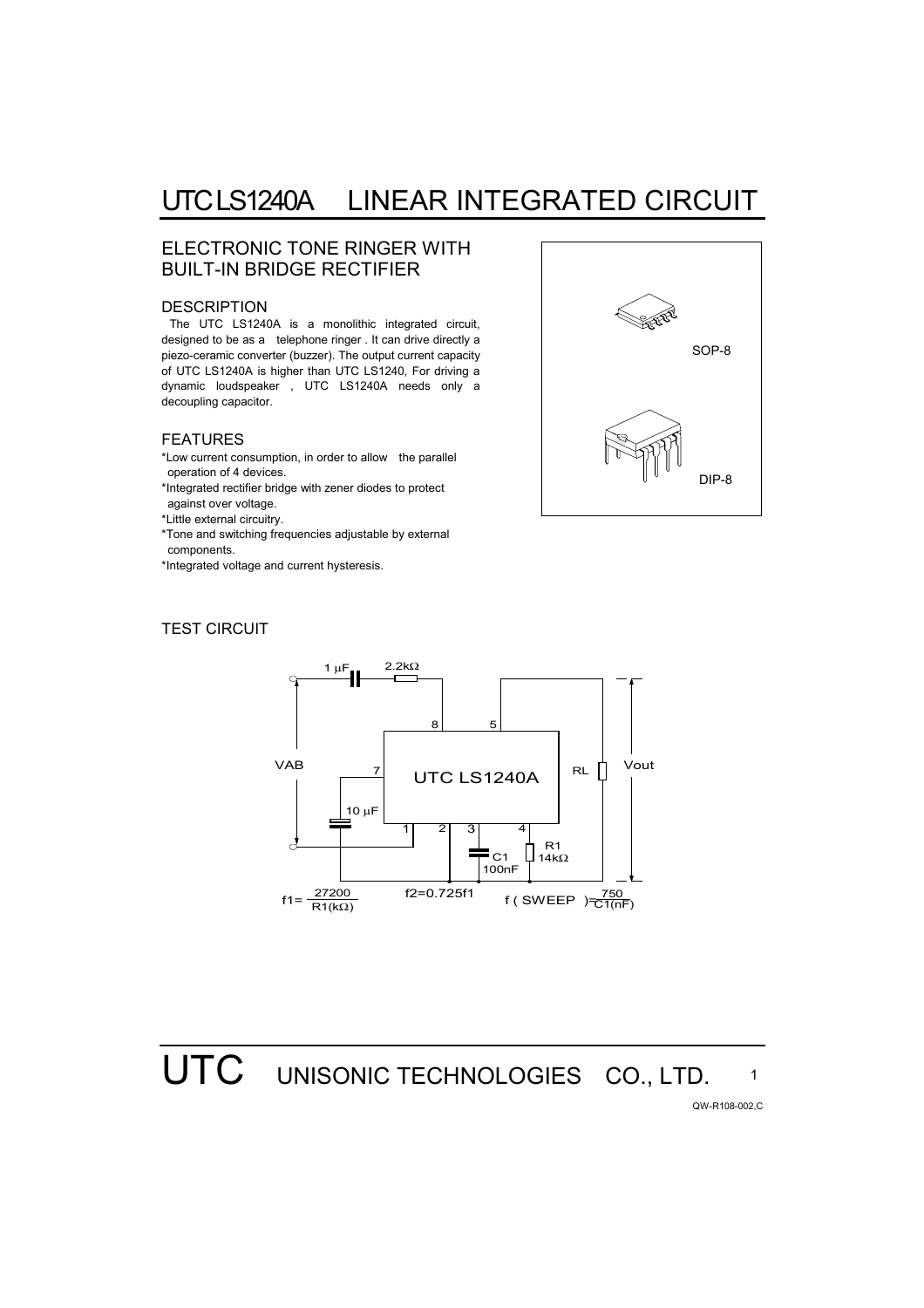# UTC LS1240A LINEAR INTEGRATED CIRCUIT

### ABSOLUTE MAXIMUM RATINGS(Ta=25°C)

| <b>PARAMETER</b>             | <b>SYMBOL</b> | VALUE        | <b>UNIT</b>        |  |
|------------------------------|---------------|--------------|--------------------|--|
| Calling Voltage(f=50Hz)      | <b>VAB</b>    | 120          | <b>Vrms</b>        |  |
| Continuous                   |               |              |                    |  |
| Calling Voltage(f=50Hz)      | <b>VAB</b>    | 200          | Vrms               |  |
| 5s ON/10s OFF                |               |              |                    |  |
| <b>Supply Current</b>        | <b>IDC</b>    | 30           | mA                 |  |
| <b>Operating Temperature</b> | Topr          | $-20 - +70$  | $^{\circ}C$        |  |
| Storage Temperature          | Tsta          | $-65 - +150$ | $^{\circ}C$        |  |
| <b>Thermal Resistance</b>    | Rth-amb       | 200          | $\rm ^{\circ}$ C/W |  |
| Junction-Ambient             |               |              |                    |  |

### ELECTRICAL CHARACTERISTICS

| (Ta=25°C, unless otherwise specified) |                        |                          |            |            |            |             |
|---------------------------------------|------------------------|--------------------------|------------|------------|------------|-------------|
| <b>PARAMETER</b>                      | <b>SYMBOL</b>          | <b>TEST CONDITIONS</b>   | <b>MIN</b> | <b>TYP</b> | <b>MAX</b> | <b>UNIT</b> |
| Supply Voltage                        | Vs                     |                          |            |            | 26         | V           |
| <b>Current Consumption</b>            | lB.                    | Vs=9.3 to 25V            |            | 1.5        | 1.8        | mA          |
| Without load                          |                        |                          |            |            |            |             |
| Activation Voltage: 1240              | Von                    |                          | 12         |            | 13.5       | $\vee$      |
| 1240A                                 | Von                    |                          | 12         |            | 13.5       | V           |
| Sustaining Voltage: 1240              | <b>VOFF</b>            |                          | 8          |            | 9          | $\vee$      |
| 1240A                                 |                        |                          | 7.8        |            | 9.3        | $\vee$      |
| <b>Differential Resistance</b>        | <b>RD</b>              |                          | 6.4        |            |            | kΩ          |
| in OFF Condition                      |                        |                          |            |            |            |             |
| <b>Output Voltage Swing</b>           | Vout                   |                          |            | $Vs-5$     |            | V           |
| <b>Short Circuit Current</b>          | lout                   | Vs=20V. RL=250 $\Omega$  |            |            |            |             |
| 1240                                  |                        |                          |            | 70         |            | mA          |
| 1240A                                 |                        |                          |            | 70         |            | mA          |
| <b>AC Operation</b>                   |                        |                          |            |            |            |             |
| Output Frequencies :                  | Vs=26V.R1=14k $\Omega$ |                          |            |            |            |             |
| 1240                                  | fout1                  | $V3=0V$                  | 1.65       |            | 2.53       | kHz         |
|                                       | fout <sub>2</sub>      | $Vs=6V$                  | 1.15       |            | 1.9        | kHz         |
| 1240A                                 | fout1                  | $V3=0V$                  | 1.55       |            | 2.53       | kHz         |
|                                       | fout <sub>2</sub>      | $Vs=6V$                  | 1.08       |            | 1.9        | kHz         |
| Fout1/Fout2                           |                        |                          | 1.33       |            | 1.43       |             |
| Programming Resistor Range            |                        |                          | 5.6        |            | 8          | kΩ          |
| Sweep Frequency                       |                        | C1=100nF,R1=14k $\Omega$ | 5.25       | 7.5        | 9.75       | Hz          |

**UTC** UNISONIC TECHNOLOGIES CO., LTD. 2

QW-R108-002,C